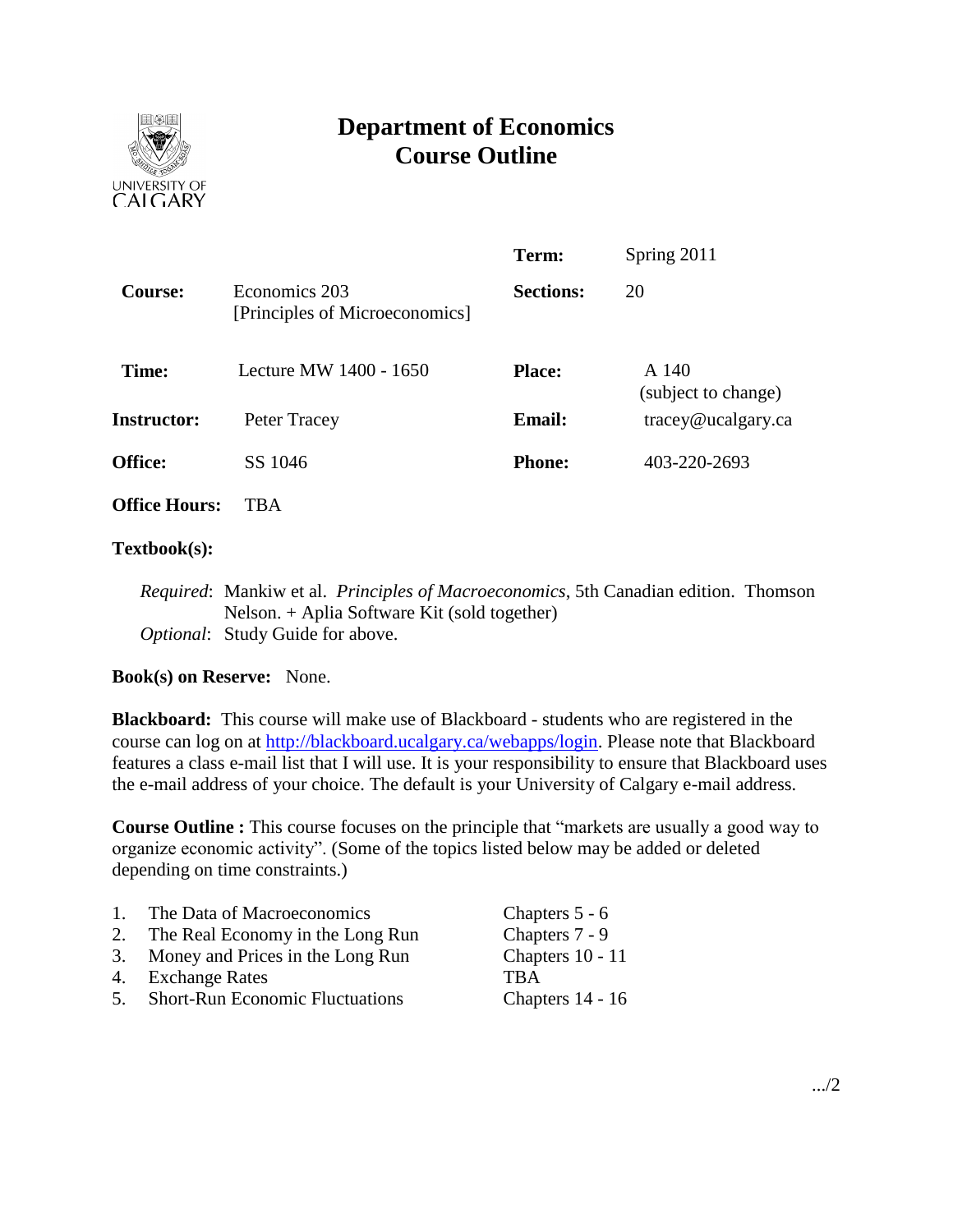#### Economics 203 (20) Course Outline Spring 2011 continued Page 2

## **Grade Determination and Final Examination Details:**

| 4 assignments (using Aplia)       | <b>20 %</b> |
|-----------------------------------|-------------|
| Midterm Examination: May 30, 2011 | 30%         |
| Final Examination                 | .50%        |

#### Assignments:

- 1. In order to complete assignments in this course, you will be required to access the Aplia website at [http://econ.aplia.com.](http://econ.aplia.com/) Please register on the website within the first week of classes.
- 2. Due dates for the assignments will be announced on the Aplia site during the first week of the semester.
- 3. Course material dealing with a particular assignment will typically be covered in class at least three days before the assignment is due; thus, assignments can be completed at any time up to and including the due date. All four assignments will count towards your final mark. Given these factors, only situations where someone can document illness or domestic affliction for an extended period (i.e., the entire 3 days prior to the due date) would possibly warrant shifting the assignment weight to the final exam. Furthermore, technical problems can be expected to occur sometimes with computer systems and internet availability, so it may be a good idea to not wait until the last minute to submit your assignment. Technical problems will typically not justify shifting the assignment weight to the final exam.
- 4. Using Aplia, you will be able to complete practice problem sets prior to each assignment. In the practice problem sets, you will obtain immediate feedback as to whether you have answered a question correctly. In many cases you will be provided with an explanation if you have not answered correctly. Your results in the practice problem sets are not counted or reported to the instructor. It is strongly recommended that you do the practice problems related to a particular assignment prior to completing the assignments.
- 5. Emails regarding Aplia should be directed towards the providers of Aplia, or to the teaching assistants (TAs), who will be assigned to this course.

#### Examinations*:*

- 1. Examinations will consist of multiple choice questions.
- 2. The midterm examination will be held during the lecture time. **The exam must be completed during the specified time. Extra time will not be given for any reason.**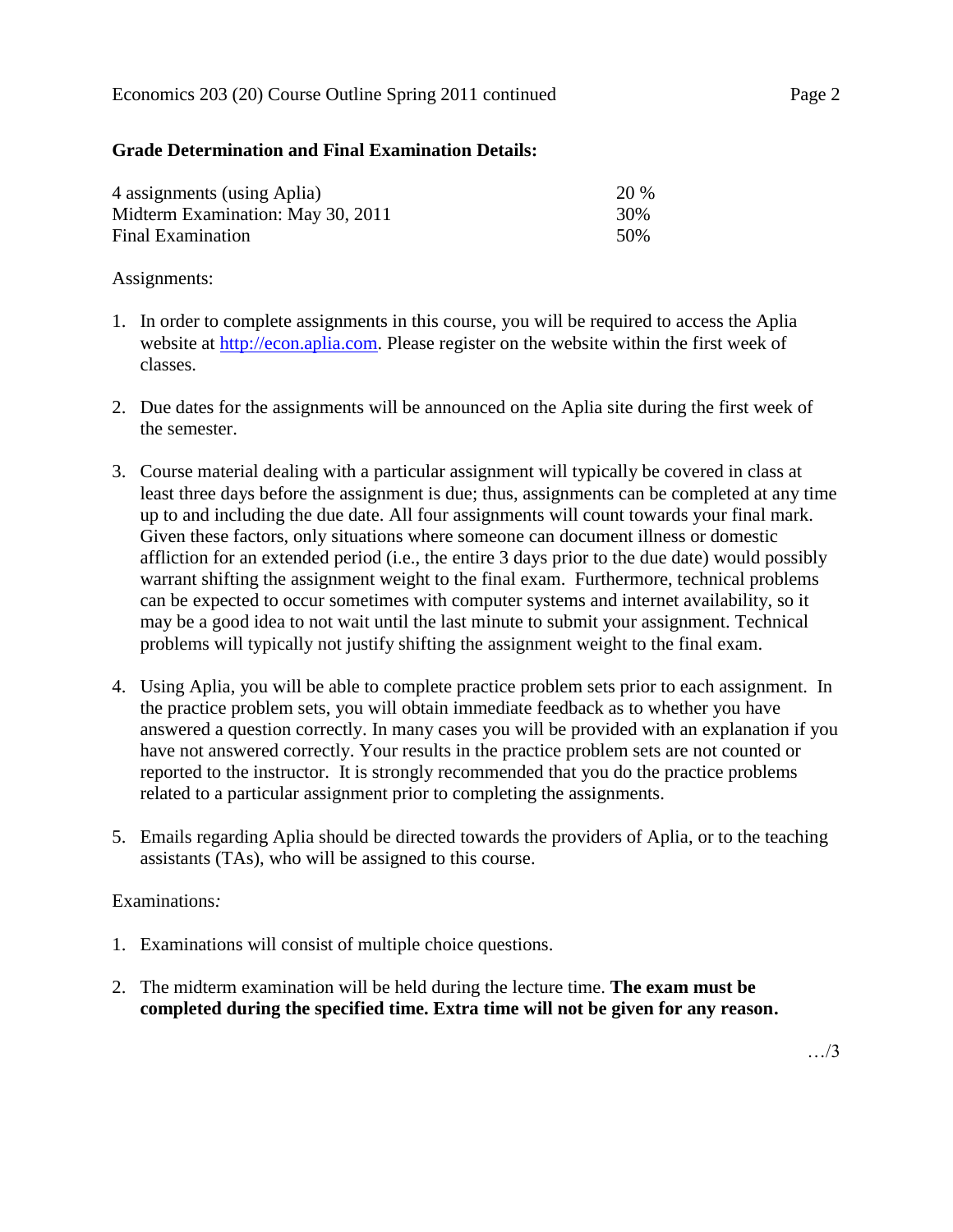- 3. The final examination will last for two hours and will be scheduled by the Registrar. **The exam must be completed during the specified time. Extra time will not be given for any reason.**
- 4. The use of a non-programmable calculator during tests and examinations is permitted. **The use of graphing calculators, cell phones, and computers is not permitted.**

Assignments, the midterm exam, and the final exam are marked on a numerical (percentage) basis and then converted to letter grades. The course grade is then calculated using the weights indicated above. As a guide to determining standing, these letter grade equivalences will generally apply:

| $A+ 97-100 B$          | $79 - 83$ C- | 62 - 66   |
|------------------------|--------------|-----------|
| A $92-96$ B-           | 76 - 78 D+   | 57 - 61   |
| A- $89-91$ C+ 73-75 D  |              | $50 - 56$ |
| $B+ 84-88$ C 67 - 72 F |              | $0 - 49$  |

## **Notes:**

- 1. Students should be aware that no "make-up" midterms will be given. Any student who finds it necessary to miss the midterm must notify the instructor in advance and produce a valid medical certificate or other required documentation in order to have the weighting adjusted. This adjustment will result in the final exam counting for 80% of the final grade and the Aplia assignments counting for 20% of the final grade. Note that deferred final examinations may contain short/long answer questions. Also, deferred final examinations do not have to cover the same material or have the same format as the regular final examination.
- 2. Examinations will not be given prior to the scheduled date.
- 3. Students should be aware of the academic regulations outlined in The University of Calgary Calendar.
- 4. Students seeking reappraisal of a piece of graded term work should discuss their work with the instructor *within* 7 days of the work being returned to class. However, the earliest that grades will be discussed will be two days after the return of an assignment or examination.
- 5. Students will be responsible for all material listed on the course outline, regardless of whether or not the material has been covered in class, unless the instructor notifies the class that the material will not be covered.
- 6. Please note that the following types of emails will receive no response: emails not addressed to anyone in particular; emails where the recipient's name is not spelled correctly; anonymous emails; emails which do not specify the course and section in which you are registered; and, emails involving questions that are specifically addressed on the course outline.